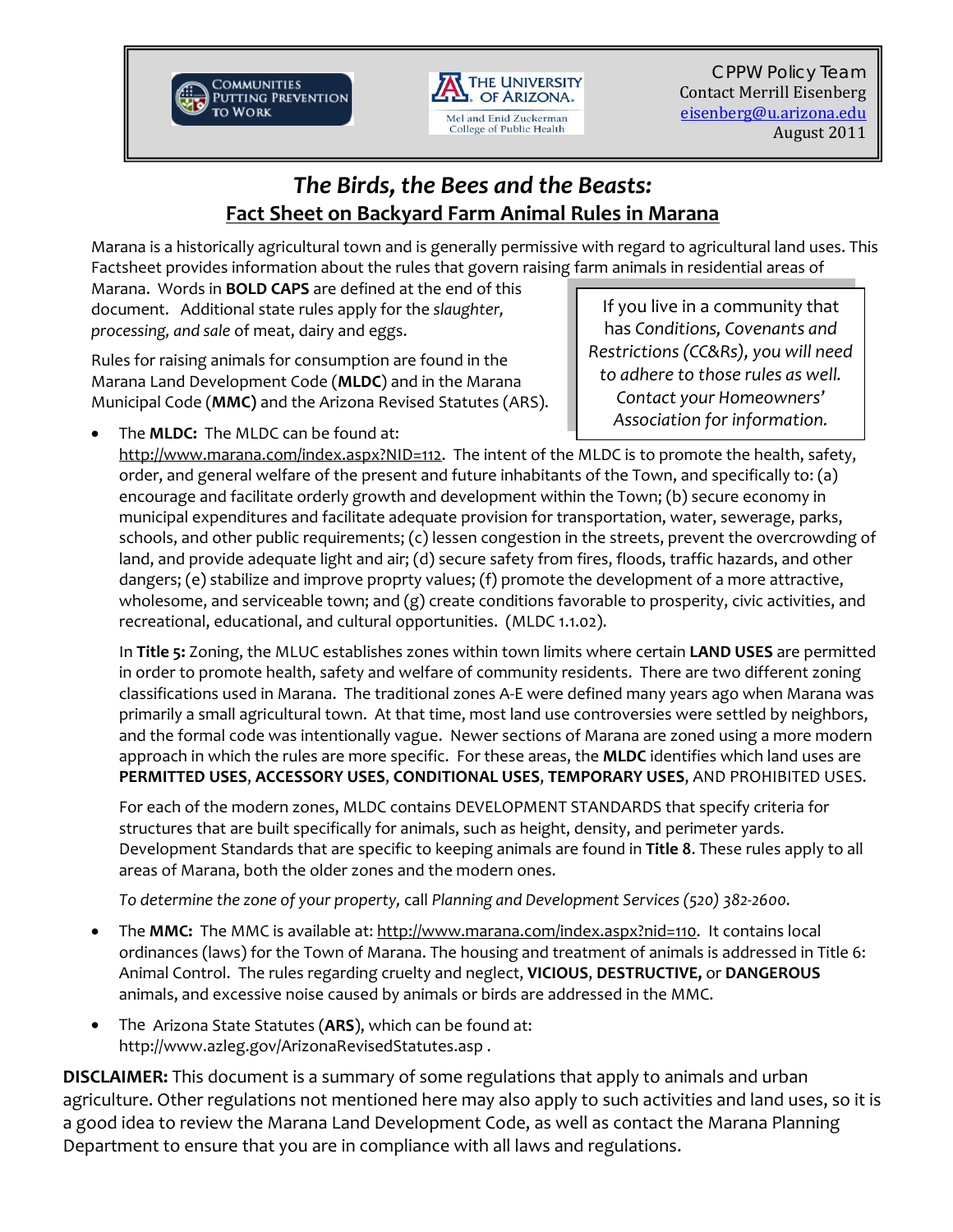# *What Type of Animals Are We Talking About?*

The following animals are addressed in this fact sheet:

**LARGE LIVESTOCK**: cattle, horses, oxen, donkeys, mules, llamas, and other similar animals (MLDC 3.12);

**RATITES**: large, flightless birds, including emus and ostriches (MLDC 3.18);

**SMALL LIVESTOCK:** sheep, goats, miniature horses, and other similar animals (MLDC 3.19);

FOWL: a bird that is used to produce meat or eggs, including, but not limited to chickens, ducks, turkeys, and peacocks (MLDC 3.06);

**Bees:** not defined specifically;

**SWINE:** any hoofed animal of the porcine species, such as a pig (MLDC 3.19);

**RODENTS:** any member of the order rodentia, such as, but not limited to: mice, rabbits, and hares are included in this category (even though they are not technically "rodents.") (MLDC3.18).

## *Can I raise animals on my property?*

Some types of animals are prohibited no matter where you live. These include:

- Animals that are deemed to be **VICIOUS** or **DESTRUCTIVE** (MMC 06.05.01).
- Any animal or bird which frequently or for continuous duration howls, barks, meows, squawks or makes other sounds, if they are clearly audible sounds be-yond the property line of the property on which they are conducted and they disturb the public peace, quiet or comfort of the neighboring in‐ habitants (MMC 06.07.01).

HISTORICAL ZONES A‐E: If you live in one of the older areas of the town that is zoned A, B, C, D, or E, and you want to start raising animals for food, you must go through the Significant Land Use Change (SLU) process. The SLU process is outlined in MLDC 5.03. It includes:

- 1. Submitting an application for a Significant Land Use Change to the Planning Department.
- 2. The Town will notify those that have an interest, including owners in all **NEARBY LAND**, the Town Clerk, and the members of the Marana Town Council and the Marana Planning Commission. This notice will include a map indicating immediately adjacent uses, a site plan, a complete description of the proposed use,
- 3. Protests must be made in writing to the Town Clerk within 35 calendar days.
- 4. If there are no protests, the land use change will be approved. There will be a public hearing only if there is a protest by:
	- a. A member of the Town Council or Planning Commission who does not have a **SUBSTANTIAL INTEREST**
	- b. An owner of property immediately adjacent to your land parcel
	- c. 25% of owners of **NEARBY LAND**
- 5. If there is a protest, a public hearing will be held. You will present a rebuttal to the protest(s).
- 6. The Planning Commission will make the decision to approve or deny, or approve a compromise. When at least 25% of **NEARBY LAND** owners have protested, 3/4 of the Planning Commission members who are present must approve. Otherwise, a majority is needed.

MODERN ZONES: **Table 1** shows the residential zones where the raising of various types of animals is permitted, subject to **DEVELOPMENT STANDARD** rules and additional restrictions that are outlined in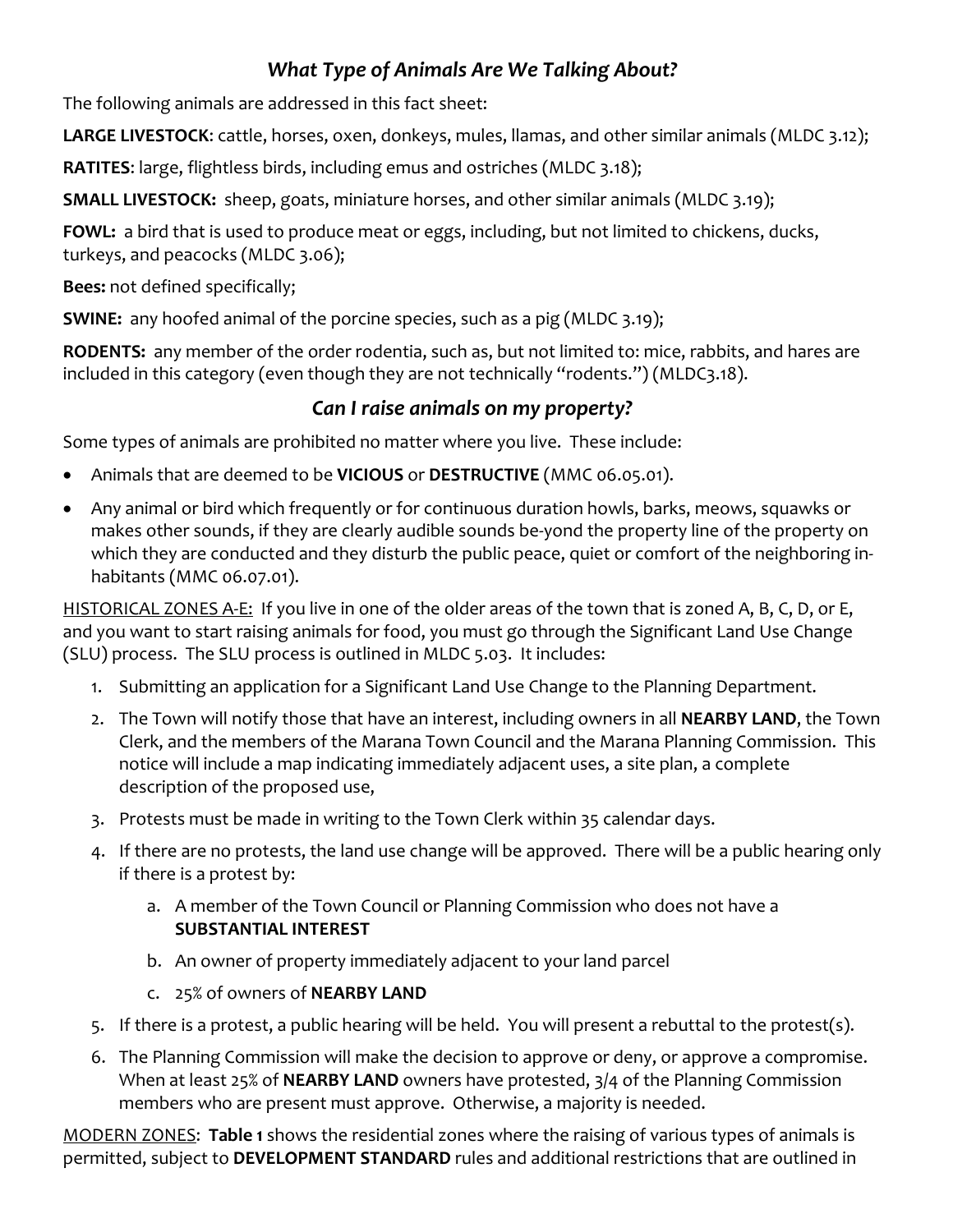Table 2 by animal type. If your zone is not A‐E or one of the zones listed in Table 1, keeping farm animals is not permitted.

Please also note that both Titles 5 (Zoning) and 8 (General Land Development Regulations) of the Marana Land Development Code (MLDC) affect someone's ability to raise animals on their property. Therefore, it is important to know that regardless of whether Title 8 permits animal raising, that Title 5 enforces a minimum lot size for such activities. For example, with raising fowl, one must have a lot that is at minimum one acre. This means that in the R‐36 zone, some lots are less than one acre, which would signify that fowl raising would not be permitted.

## **Table 1: Modern Zones Where MLDC Permits Residences and Farm Animals Subject to Development Standards (see Table 2)**

|              |                            |                                   |                                   |                                   | <b>BEASTS</b>                 |                                             |                                             |
|--------------|----------------------------|-----------------------------------|-----------------------------------|-----------------------------------|-------------------------------|---------------------------------------------|---------------------------------------------|
|              | <b>FOWL</b>                | BEES*                             | <b>RATITE</b>                     | <b>SWINE</b>                      | <b>RODENTS</b><br>(& Rabbits) | <b>SMALL</b><br><b>LIVESTOCK</b>            | <b>LARGE</b><br><b>LIVESTOCK</b>            |
| <b>ZONES</b> |                            |                                   |                                   |                                   |                               |                                             |                                             |
| AG           | X<br>(5.10.01.B.11)        | X<br>(5.10.01.B.4)                | X<br>(5.10.01.B.10)               | X<br>(5.10.01.B.11)               | X<br>(5.10.01.B.11)           | X<br>(5.10.01.B.9)                          | X<br>(5.10.01.B.9)                          |
| RD-180       | X<br>(5.10.02.B.12)        | Prohibited<br>(5.10.02.F.3)       | X<br>(5.10.02.B.11)               | X<br>(5.10.02.B.12)               | X<br>(5.10.02.B.12)           | X<br>(5.10.02.B.10)                         | X<br>(5.10.02.B.10)                         |
| $R-144$      | $x^{**}$<br>(5.10.03.D.13) | Not<br>permitted                  | X<br>(5.10.03.C.13)               | $x^{**}$<br>(5.10.03.D.13)        | $x^{**}$<br>(5.10.03.D.13)    | X<br>(5.10.03.C.12)                         | X<br>(5.10.03.C.12)                         |
| $R-80$       | X<br>(5.10.04.C.13)        | Not<br>permitted                  | X<br>(5.10.04.C.12)               | X<br>(5.10.04.C.13)               | X<br>(5.10.04.C.13)           | X<br>(5.10.04.C.11)                         | X<br>(5.10.04.C.11)                         |
| $R-36$       | $x^{**}$<br>(5.10.05.D.7)  | Not<br>permitted                  | Not<br>permitted                  | Not<br>permitted                  | $x^{**}$<br>(5.10.05.D.7)     | Only on 1 acre<br>or more<br>(5.10.05.C.10) | Only on 1 acre<br>or more<br>(5.10.05.C.10) |
| MU           | X<br>(5.11.08.B.19)        | $X^{\star\star}$<br>(5.11.08.D.2) | $X^{\star\star}$<br>(5.11.08.D.6) | $X^{\star\star}$<br>(5.11.08.D.7) | X<br>(5.10.08.B.19)           | X<br>(5.10.08.B.13)                         | X<br>(5.11.08.B.13)                         |
|              |                            |                                   |                                   |                                   |                               |                                             |                                             |

\*State law requires that you notify and get permission from any landowner or lesse who is engaged in commercial agriculture if your bees will forage on their property. The notice shall include the beekeeper's address and telephone number, the location of the hives within a quarter section and the exact dates that the bees will be in the area. After receiving the notice the person who engages in commercial agriculture must inform the beekeeper, before application, when a bee sensitive pesticide will be applied to the area in which the bees are foraging. (ARS 3-367.02).

\*\*Conditional use; requires a more comprehensive review; town may impose restrictions.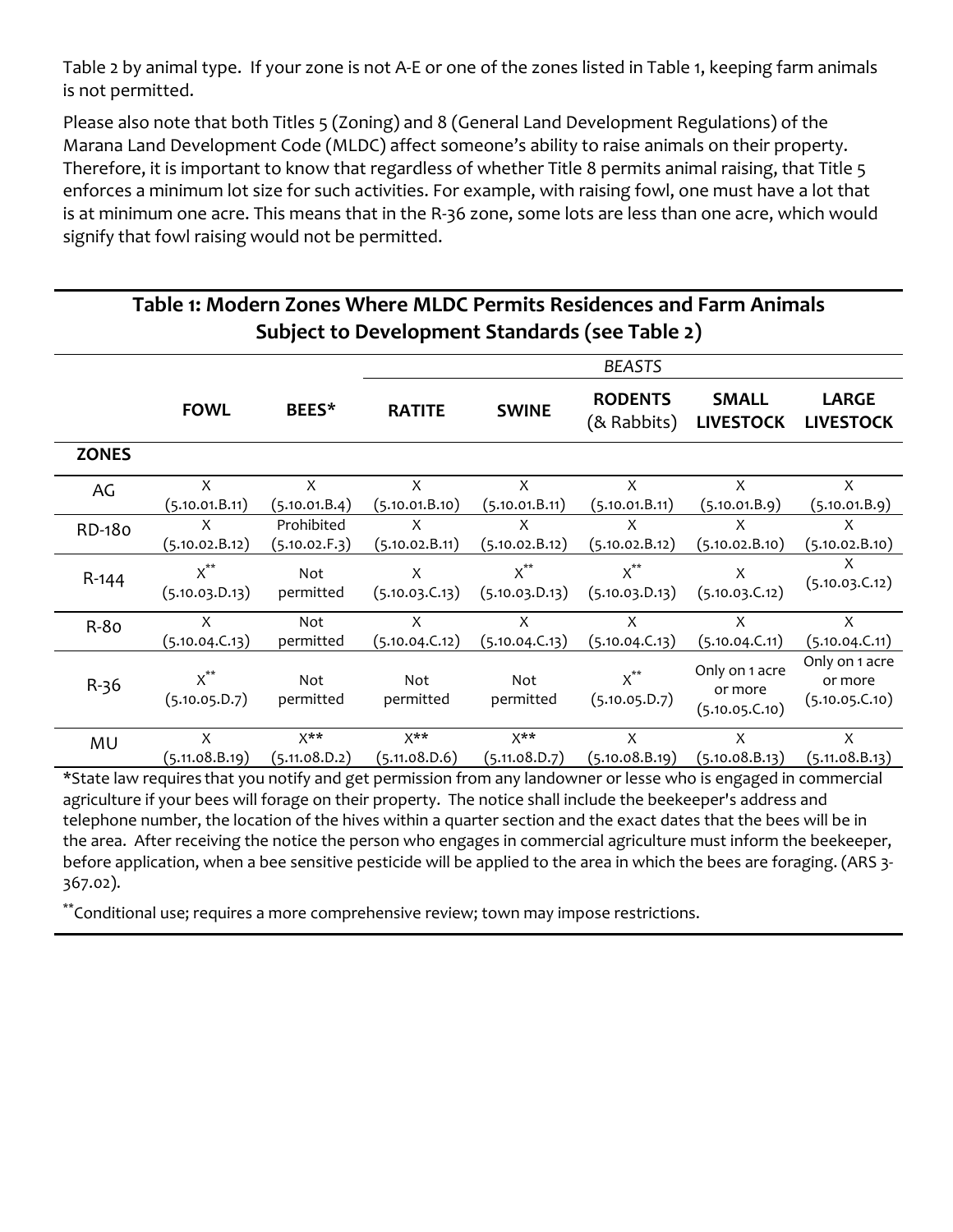## *What are the rules about raising various types of animals?*

#### Humane Treatment of Animals

- Cruelty of animals is prohibited (MMC 6.4.1). It is a class 2 misdemeanor to overdrive, overload, overwork, torture, torment, cruelly beat, mutilate or unlawfully kill an animals or to cause these things to occur, or to drive or work an animal when it is unfit for labor, cruelly abandon it, or carry it in an or upon a vehicle in an unnecessarily cruel or inhumane manner.
- To ensure that animals are not neglected, they must be housed in healthy environment (MMC 6.4.2.A.1). There are rules regarding food, water, exercise, shelter, and medical care in the MLDC and MMC that provide guidance for maintaining a healthy environment:

FOOD: Animals must receive daily, food that is free from contamination and is of sufficient quantity and nutritive value to maintain the animal in good health; (MMC 6.4.02.A.1). Food must be appropriate to the species, disposition and age of the animal (MLDC 08.04.01.2.A). In addition, feeding must occur on impervious surfaces, as appropriate (MDLC 08.04.01.1.F).

WATER: Potable water must be accessible to the animal at all times, either free-flowing or in a clean receptacle; (MMC 6.4.2.A.2; MLDC 08.04.01.2.B). In addition, water facilities must be constructed to prevent ponding (MLDC 08.04.01.1.E)

EXERCISE: Animals must have opportunity for periodic exercise, under appropriate control sufficient to maintain good health (MLDC 8.04.01.2.F). Animals must be given adequate exercise space either:

- o Within an enclosure that shall be constructed of material, and in a manner, to minimize the risk of injury to the animal, and shall encompass sufficient usable space to keep the animal in good condition, (MMC 6.4.2.A.5.a), or
- o On a **TIE OUT** that is located as to keep the animal exclusively on the secured premises. Collars used to attach an animal to a tie out shall not be of a choke type. No tie out shall employ a restraint that is less than ten feet in length (MMC 6.4.2.A.5.b). Tie outs must be located so that they cannot become entangled (MLDC 8.04.01.2.H)

#### SHELTER:

- o Animals must have convenient access to a structure that provides shade from direct sunlight (MLDC 8.04.01.2.C).
- o Animal shelters must be structurally sound, properly ventilated, sanitary and weatherproof, providing relief from exposure to severe weather conditions and suitable for the species, conditions and age of the animals (MLDC 8.04.01.2.J). They must be designed to minimize the spread of disease (MLDC 8.04.01.2.D), and to minimize the risk of animal injury (MLDC 8.04.01.2.G).
- o Animals must have access to adequate ventilation and be protected from temperature extremes at all times. In this connection, it is unlawful for any person to keep any animal in a vehicle or other enclosed space in which the temperature is either so high or so low, or the ventilation is so inadequate, as to endanger the animal's life or health. (MMC 6.4.2.A.6).
- o Shelters must provide enough space to be conducive to the animal's good health (MLDC 8.04.01.2.G)
- o Except for **LIVESTOCK**, all animals have convenient access to natural or artificial shelter throughout the year. Any such artificial shelter shall be structurally sound and maintained in good repair to protect the animal from injury and from the elements and of sufficient size to permit the animal to enter, stand, turn around and lie down in a natural manner. Any shelter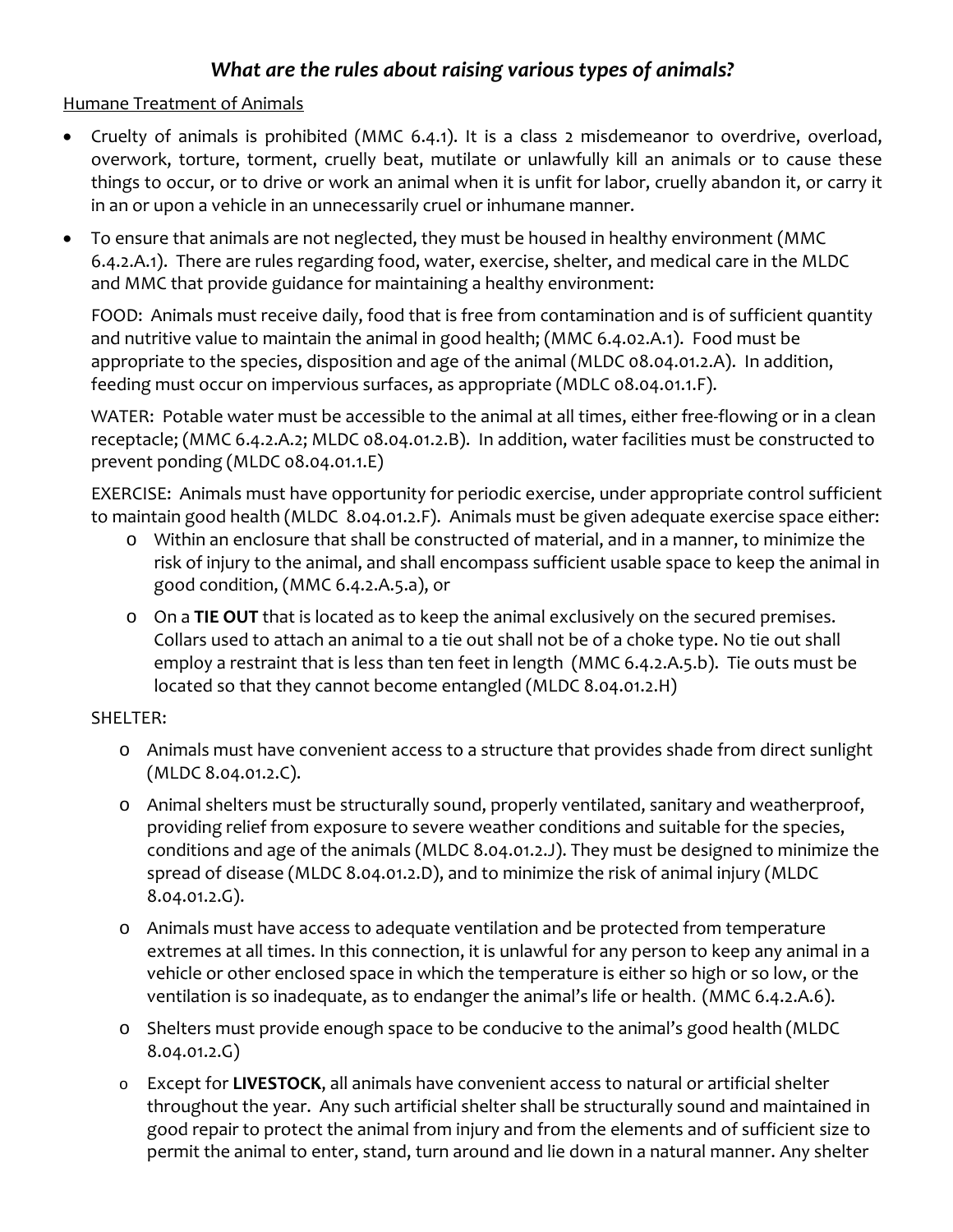which does not protect the animal from temperature extremes or precipitation, or which does not provide adequate ventilation or drainage, does not comply with this chapter. Any shelter, all bedding and any spaces accessible to the animal shall be maintained in a manner which minimizes the risk of the animal contracting disease, being injured or becoming infested with parasites; (MMC 6.4.2.A.3)

MEDICAL CARE: Animals must be provided with sufficient medical treatment and care (MLDC 08.04.01.2.E). Animal must receive care and medical treatment for debilitating injuries, parasites and diseases, sufficient to maintain the animal in good health and minimize suffering; (MMC 6.4.2.A.4)

### **General Conditions**

- Any insects, vermin, odors, noises, manure, garbage and/or other noxious materials or practices must not compromise the public's health. (MLDC 8.04.01.1.C)
- Structures related to animals keeping must be constructed of materials that are non‐toxic (MLDC 8.04.01.1.B).
- The condition of any structures may not restrict the rights of the adjacent property owner to enjoy the use of their own property (MLDC 8.04.01.1.D).
- Frequent or continuous barks, squawks, and or other animal related sounds should not be audible from adjacent residences (MLDC 8.04.01.1.G).
- Manure must be removed from any animal keeping structure or area in a timely manner and handled or disposed of in a manner free of health hazard or nuisance. Mound storage shall not be permitted on a lot less than 5 acres and shall not be allowed to drain, contaminate, or pollute any watercourse or riparian area (MLDC 8.04.01.2.I). As long as customary methods of good horticulture are being used, animal manure or other droppings may be applied to any farm, garden, lawn or ranch (MLDC 8.04.01.3).

#### **Outdoor Facilities for Animals**

- The animal keeping area must be completely enclosed within an approved fence consistent with the quantity, age, and disposition of the animals being kept (MLDC 08.04.01.1.A)
- Generation of dust must be minimized (MLDC 8.04.01.1.H)
- Outdoor lighting may not generate glare in the direction of streets and/or adjacent property and must be consistent with the Town of Marana Lighting Code (MLDC 8.04.01.1.I).

### **Structures for Housing Animals**

Regardless of zone, no barn, shed, corral, fence or other structure for the housing of cows, horses or swine, or for more than 3 hoofed animals of any other kind, can be placed within 100 feet of a human residence, except for the residence of the owner (MDLC 8.03.08). Other requirements regarding structures for housing animals appear in the Development Standards set forth in MDLC 8.04.02. These are shown in **Table 2**.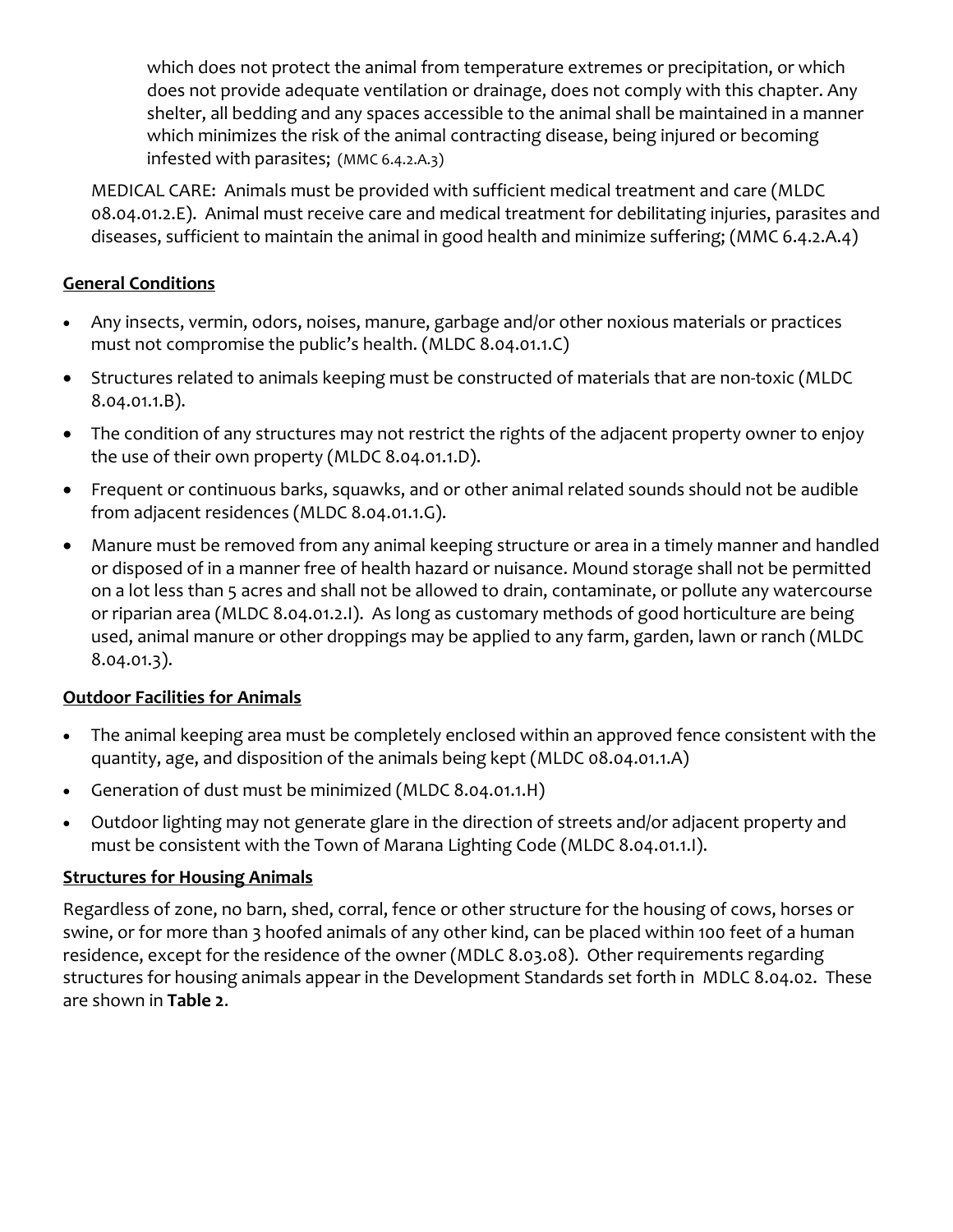| Table 2: Development Standards for Animal Keeping and Related Structures |                     |                                                           |                                                                                                                                                                                                                                    |                                                                                                                                 |                                                                                                                                                                                           |  |  |
|--------------------------------------------------------------------------|---------------------|-----------------------------------------------------------|------------------------------------------------------------------------------------------------------------------------------------------------------------------------------------------------------------------------------------|---------------------------------------------------------------------------------------------------------------------------------|-------------------------------------------------------------------------------------------------------------------------------------------------------------------------------------------|--|--|
|                                                                          | Minimum<br>lot Size | <b>Number</b><br>permitted                                | <b>Structure Requirements</b>                                                                                                                                                                                                      | <b>Structure Setbacks</b>                                                                                                       | Other                                                                                                                                                                                     |  |  |
| Fowl<br>(MLDC<br>8.04.02.6)                                              | 1 acre              | 40 per acre                                               | None specified                                                                                                                                                                                                                     | Minimum of 60 feet from any<br>property line                                                                                    |                                                                                                                                                                                           |  |  |
| <b>Bees</b><br>(MLDC<br>8.04.02.1)                                       | 5 acres             | 4 colonies for<br>every 10,000<br>feet of parcel<br>area  | Bees must be kept in an<br>apiary. Colonies must be<br>maintained in movable-<br>frame hives. Hives must be<br>erected using a hive stand<br>that separates the hive's<br>bottom boards from<br>directly contacting the<br>ground. | Minimum of 100 feet from any<br>adjacent residential property<br>line and a minimum of 60 feet<br>from all other property lines | Colonies must be<br>maintained to reasonably<br>prevent undue swarming or<br>aggressive behavior.<br>Colonies shall be re-<br>queened following any<br>swarming or aggressive<br>behavior |  |  |
| Large Livestock<br>(MLCD<br>8.04.02.8)                                   | 1 acre              | 1 animal for<br>every 10,000<br>feet of lot area          | Must be confined in a<br>stock-tight fence or corral<br>At least 400 square feet of<br>fenced area for each<br>animal                                                                                                              | Structures: Minimum of 60 feet<br>from all property lines;<br>Corrals: minimum of 30 feet<br>from front property line           |                                                                                                                                                                                           |  |  |
| <b>Small Livestock</b><br>(MLDC<br>8.04.02.9)                            | 1 acre              | 1 animal for<br>every 5,000<br>square feet of<br>lot area | Must be confined in a<br>stock-tight fence or corral<br>At least 200 square feet of<br>fenced area for each<br>animal                                                                                                              | Structures: Minimum of 60 feet<br>from all property lines<br>Corrals: minimum of 30 feet<br>from front property line            |                                                                                                                                                                                           |  |  |
| Ratites<br>(MLDC<br>8.04.02.10)                                          | 2 acres             | 1 ratite for<br>every 10,000<br>feet of lot area          | Must be confined in a<br>stock tight fenced corral at<br>least 6 feet high                                                                                                                                                         | Structures: minimum of 60 feet<br>from any property line<br>Corrals: minimum of 30 feet<br>from any property line               |                                                                                                                                                                                           |  |  |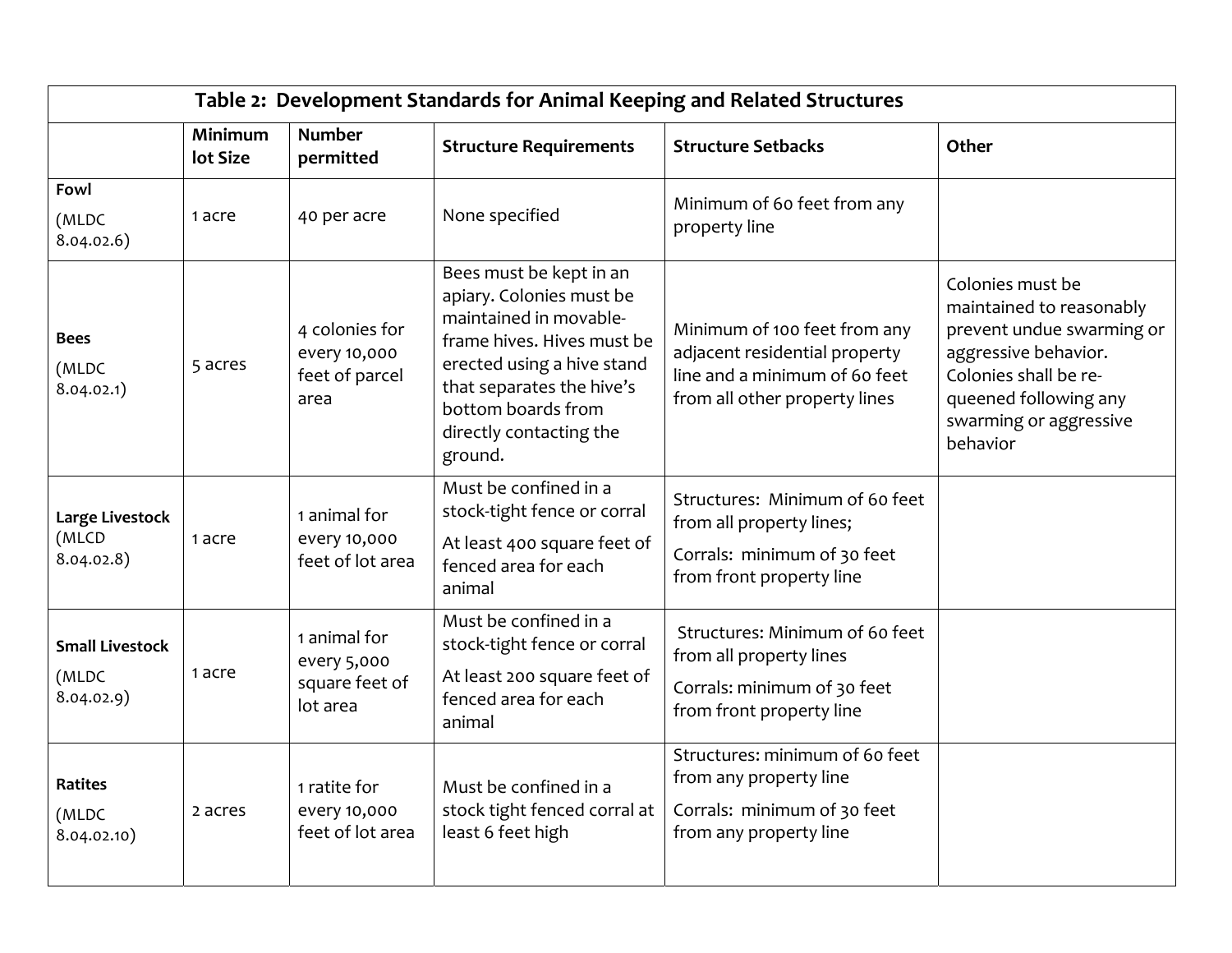| Table 2: Development Standards for Animal Keeping and Related Structures   |                            |                                                                                                                 |                               |                                                                                                                          |                                                                                                                                                                                                  |  |  |
|----------------------------------------------------------------------------|----------------------------|-----------------------------------------------------------------------------------------------------------------|-------------------------------|--------------------------------------------------------------------------------------------------------------------------|--------------------------------------------------------------------------------------------------------------------------------------------------------------------------------------------------|--|--|
|                                                                            | <b>Minimum</b><br>lot Size | <b>Number</b><br>permitted                                                                                      | <b>Structure Requirements</b> | <b>Structure Setbacks</b>                                                                                                | Other                                                                                                                                                                                            |  |  |
| <b>Rodents</b><br>(including<br>rabbits and<br>hares) (MLDC<br>8.04.02.12) | 1 acre                     | 40 animals per<br>acre                                                                                          | None specified                | Minimum of 60 feet from any<br>property line                                                                             |                                                                                                                                                                                                  |  |  |
| Swine (MLDC<br>8.04.02.13)                                                 | 1 acre                     | 1 per acre if<br>parcel is less<br>than 5 acres; no<br>more than 5<br>total within a<br>residential<br>district | None specified                | Less than 5 acres: minimum 100<br>ft from any property line<br>5 acres of more: minimum 300<br>ft from any property line | On a parcel 5 acres or<br>greater, all structures or<br>pens shall be located on the<br>half of the property<br>opposite of the highest<br>classified street adjacent to<br>the subject property |  |  |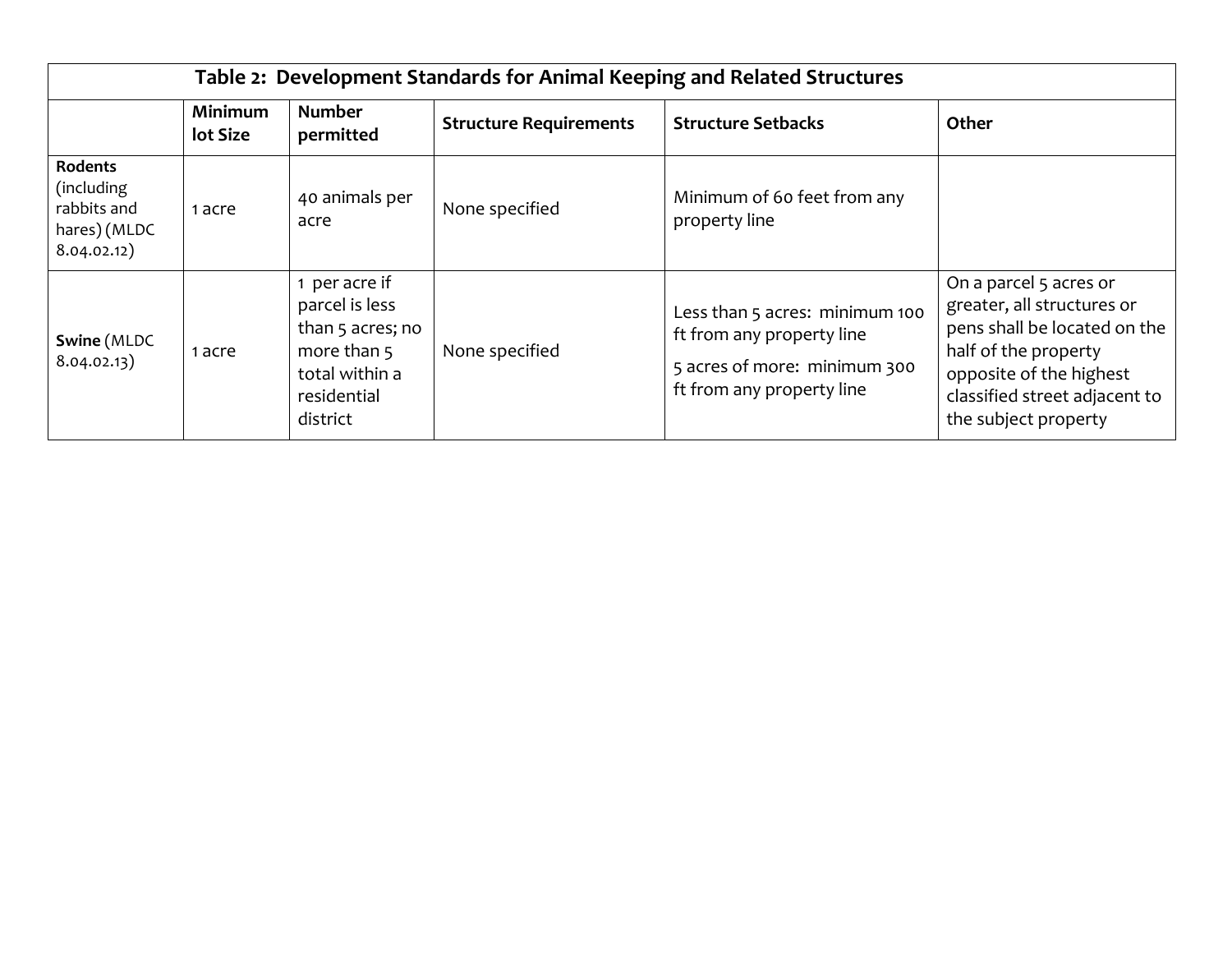# *Definitions*

**ACCESSORY USE:** A use incidental or subordinate to the principal use of a lot or building and devoted exclusively to the main use of the lot or building thereon (03.01).

**ACRE**: 43,560 square feet (03.01).

**APIARY**: A place where bees are kept for their honey, generally consisting of a number of hives (MLDC, 03.01).

**COLONY**: A controlled honey bee brood including a single queen bee, drones, and workers (MLDC, 03.03).

**CONDITIONAL USE:** Certain uses which may be appropriate in a specific zoning district, but which may have characteristics that, depending upon the location, design, and standards of operation, may have a greater impact than permitted uses on adjoining properties, businesses, or residences. Such uses require more comprehensive review by the Town of Marana to establish specific conditions for the project in order to mitigate any potential impacts. Marana's Planning Commission evaluates only Conditional Uses listed for each zone, and either fully grants, grants with conditions, or denies any application for a Conditional Use Permit (MLDC, **1**0.10).

**DESTRUCTIVE ANIMAL:** any animal that has a propensity to destroy damage or cause damage to the property of a person other than the animal's owner (MMC 6‐1‐2.A.7).

**DANGEROUS ANIMAL:** an animal that has been declared to be **vicious** or **destructive** or has tendency, disposition or propensity, as determined by the town animal enforcement agent to injure, bite, attack, chase or charge, or attempt to injure, bite attack, chase or charge a person or domestic animal in a threatening manner, or bare its teeth or approach a person or domestic animal in a threatening way. (MMC 6‐6‐1.A)

**FOWL:** A bird of a type that is used to produce meat or eggs, including, but not limited to, chickens, ducks, turkeys, and peacocks (MLDC, 03.06).

**HIVE**: A movable‐frame receptacle used for keeping bees that may consist of one or more frames on a single box stand (MLDC, 03.08).

**LARGE LIVESTOCK:** Includes cattle, horses, oxen, donkeys, mules, llamas, and other similar animals (MLDC, 03.12).

LIVESTOCK: horses, sheep, goats, swine, mules, and asses (MMC 6-1-2.A.7).

**LOT:** A tract of land bounded on all sides by property lines, of sufficient size to meet minimum zoning requirements, of use, coverage, area, setbacks, and other areas as required by these regulations with legal access to a public street (MLDC, 03.12).

**MLDC:** Marana Land Development Code

**MMC:** Marana Municipal Code

**NEARBY LAND:** For purposes of Significant Land Use Change notice and process requirements applicable in zones A‐E,: a) land lying within ¼ mile of a proposed SLU Change on a lot containing 2.5 acres or less; b) 1/2 mile of a proposed SLU Change on a lot containing more than 2.5 acres but less than 25 acres; or c) one mile of a proposed SLU Change on a lot containing 25 acres or more (MLDC 03.14).

**NUISANCE:** Annoying, unpleasant or obnoxious and out of character with the neighboring area (MLDC 03.14).